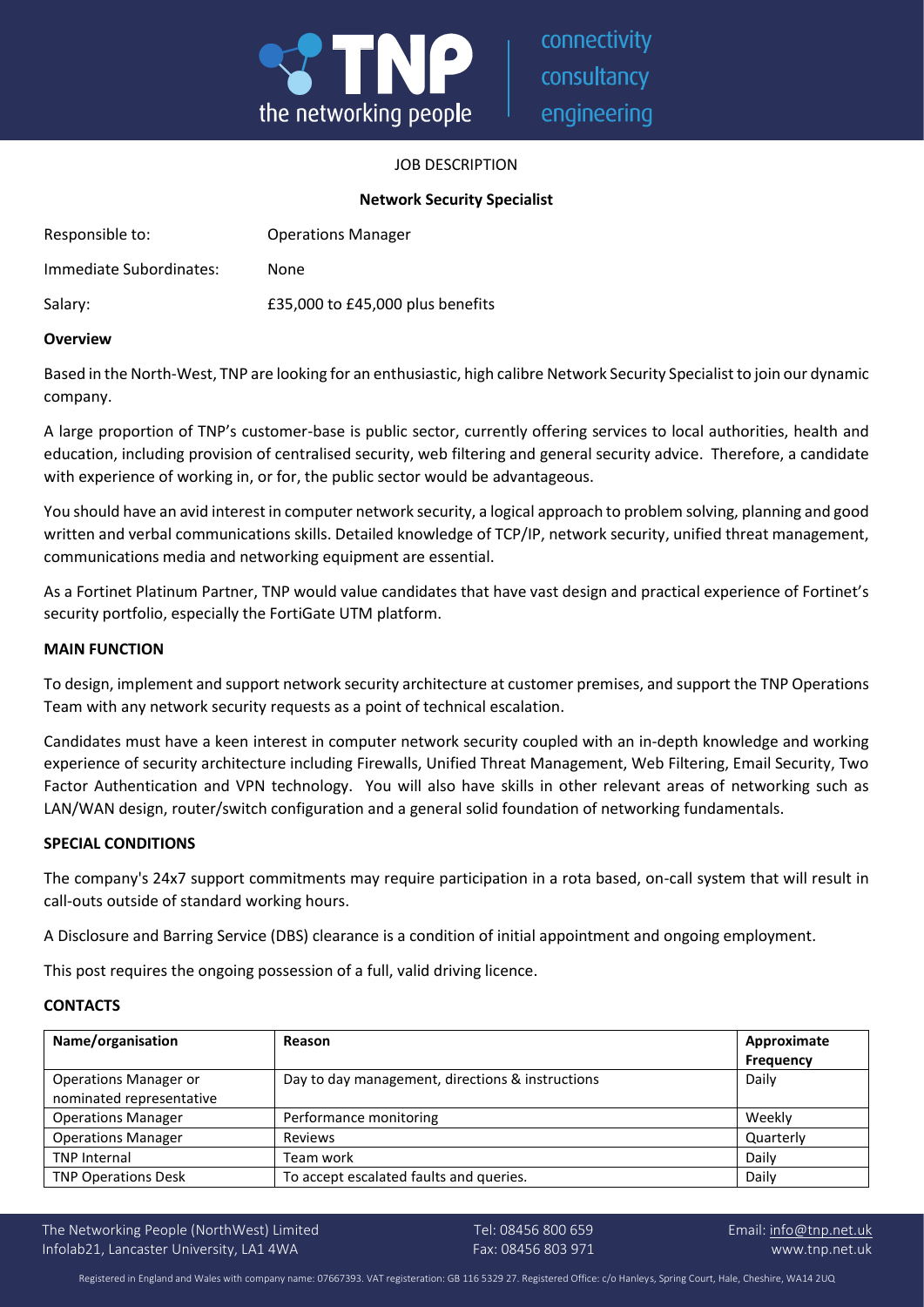

| Customers & Partners         | Design, Installation, audits, presentation of reports, fault investigation<br>and rectification; liaison and problem solving, | Daily       |
|------------------------------|-------------------------------------------------------------------------------------------------------------------------------|-------------|
| Sales Team                   | Gathering of requirements and producing customer pre-sales designs  <br>and costings                                          | Daily       |
|                              |                                                                                                                               |             |
| Network providers & Hardware | Fault escalation and support                                                                                                  | As Reguired |
| Vendors                      |                                                                                                                               |             |

# **MAIN DUTIES**

- 1. Design, implement and support network security architecture including firewalls, unified threat management, web filtering, web application firewall, email security, two factor authentication and VPN technology for TNP's customers both remotely and at their premises.
- 2. The preparation and presentation of security architecture design reports and technical implementation plans.
- 3. Remote and onsite security audits/health checks, including preparation and presentation of reports.
- 4. Advise and assist customers in gaining and maintaining accreditation for relevant compliance frameworks, including but not limited to, PSN Code of Connection, PCI-DSS, ISO27001 and Cyber Essentials. This may involve advising the customer as the compliance requirements change and/or providing recommendations and follow-up actions following an official audit or health check.
- 5. Working within customer requirements to design & deliver relevant projects within agreed timescales.
- 6. Undertake 3<sup>rd</sup> line support via email and telephone. Perform remote diagnostics, resolution and dispatch to an appropriate team member if appropriate.
- 7. Achieve and maintain relevant technical accreditations, as directed.
- 8. Attendance and reporting to appropriate internal and external meetings
- 9. Through TNP Operations desk or direct instruction, undertake  $3<sup>rd</sup>$  line support at customer premises.
- 10. To work to appropriate service levels with defined quality of service metrics that will enable you to maintain and demonstrate high quality of service provision.
- 11. To maintain high levels of professional conduct, including but not limited to, cooperative engagement in tasks set, the exercising of initiative to suggest through line mangers improvements to the service provided, and clear and professional styles of communication at all times.
- 12. To assist in the evaluation and testing of new technologies, as directed.
- 13. Day-to-day support of internal and external projects including liaison with other sites as necessary.
- 14. Provision of technical support for network and system faults, as directed, ensuring prompt rectification. This may require 24x7 call-out rota working.
- 15. Assistance, as directed, in the maintenance of network infrastructure owned or managed by TNP. This includes passive elements such as cabling and active elements such as switches, routers, firewalls etc, as directed, and associated tasks such as the configuration of user machines.
- 16. Such other duties appropriate to the grade as may be directed by the Board of TNP or by its nominated representatives.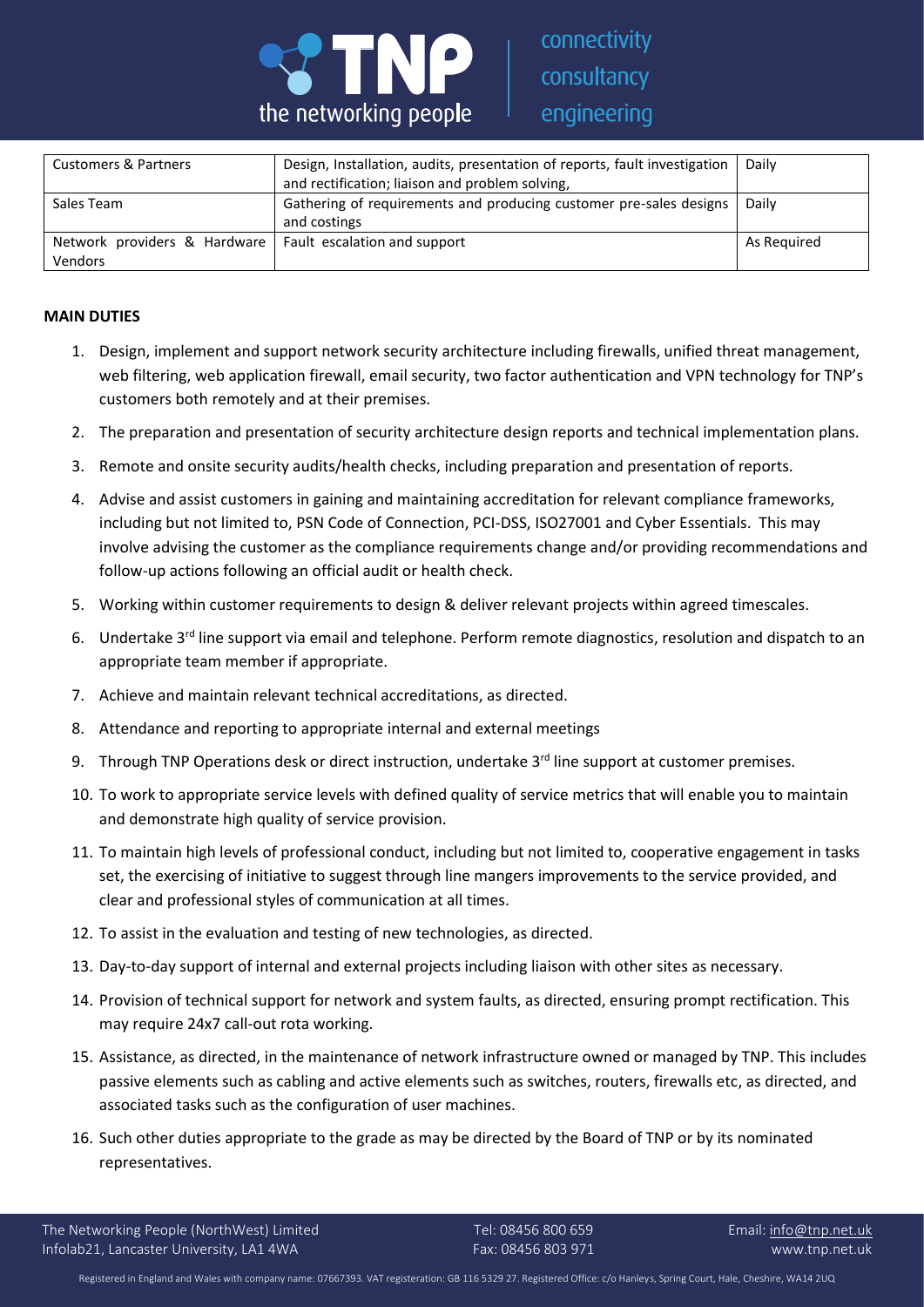

# **Person Specification**

| <b>Criteria</b>                                                                                                                                                                                                                                    | <b>Essential / Desirable</b> | <b>Application</b><br>form<br><b>Interview</b> |
|----------------------------------------------------------------------------------------------------------------------------------------------------------------------------------------------------------------------------------------------------|------------------------------|------------------------------------------------|
| Relevant professional-level qualifications in the field of<br>network security. Preferably Fortinet NSE4/5/6 or equivalent.                                                                                                                        | Essential                    | <b>Application Form</b>                        |
| Commitment to achieving Fortinet NSE4, 5 and 6 within six<br>months of appointment                                                                                                                                                                 | Essential                    | Interview                                      |
| Relevant professional-level qualifications in the field of<br>networking (Cisco CCNA/CCNP, Juniper JNCIA/JNCIS/JNCIP)                                                                                                                              | Desirable                    | <b>Application Form</b>                        |
| Ability & willingness to undertake further relevant<br>professional qualifications in the field of security & networking                                                                                                                           | Essential                    | Interview                                      |
| Full UK Driving License                                                                                                                                                                                                                            | Essential                    | Application form                               |
| Detailed working knowledge of network security architecture<br>and general TCP/IP networking and L2/L3 protocols                                                                                                                                   | Essential                    | Application form /<br>Interview                |
| Experience of designing and implementing network security<br>equipment installations and upgrades, fault finding &<br>troubleshooting                                                                                                              | Essential                    | Interview                                      |
| Demonstrable experience of technical report writing                                                                                                                                                                                                | Essential                    | Interview                                      |
| Demonstrable detailed knowledge of Enterprise Firewalls and<br>at least three of the following security areas: Unified Threat<br>Management, Web Filtering, Email Security, Two Factor<br>Authentication, Site2Site IPSec VPN, customer/dialup VPN | Essential                    | Application form /<br>Interview                |
| Experience in configuration and deployment of Fortinet<br>FortiGate platform                                                                                                                                                                       | Essential                    | Interview                                      |
| Detailed knowledge of the entire Fortinet product range                                                                                                                                                                                            | Desirable                    | Interview                                      |
| Previous experience of working with the public sector (directly<br>or as a consultant)                                                                                                                                                             | Desirable                    | <b>Application Form</b>                        |
| Knowledge of relevant security compliance frameworks, such<br>as PSN Code of Connection, PCI-DSS, ISO27001, IG Toolkit and<br><b>Cyber Essentials</b>                                                                                              | Desirable                    | Interview                                      |
| Knowledge of xDSL technologies and LLU                                                                                                                                                                                                             | Desirable                    | Interview                                      |
| Knowledge of fibre technologies (CWDM/DWDM)                                                                                                                                                                                                        | Desirable                    | Interview                                      |
| Knowledge of Microwave networking technologies                                                                                                                                                                                                     | Desirable                    | Interview                                      |
| Excellent communication skills, both written and verbal<br>coupled with an ability to maintain confidentiality.                                                                                                                                    | Essential                    | Application form /<br>Interview                |

The Networking People (NorthWest) Limited Tel: 08456 800 659 Email: [info@tnp.net.uk](mailto:info@tnp.net.uk) Infolab21, Lancaster University, LA1 4WA Fax: 08456 803 971 www.tnp.net.uk

Registered in England and Wales with company name: 07667393. VAT registeration: GB 116 5329 27. Registered Office: c/o Hanleys, Spring Court, Hale, Cheshire, WA14 2UQ